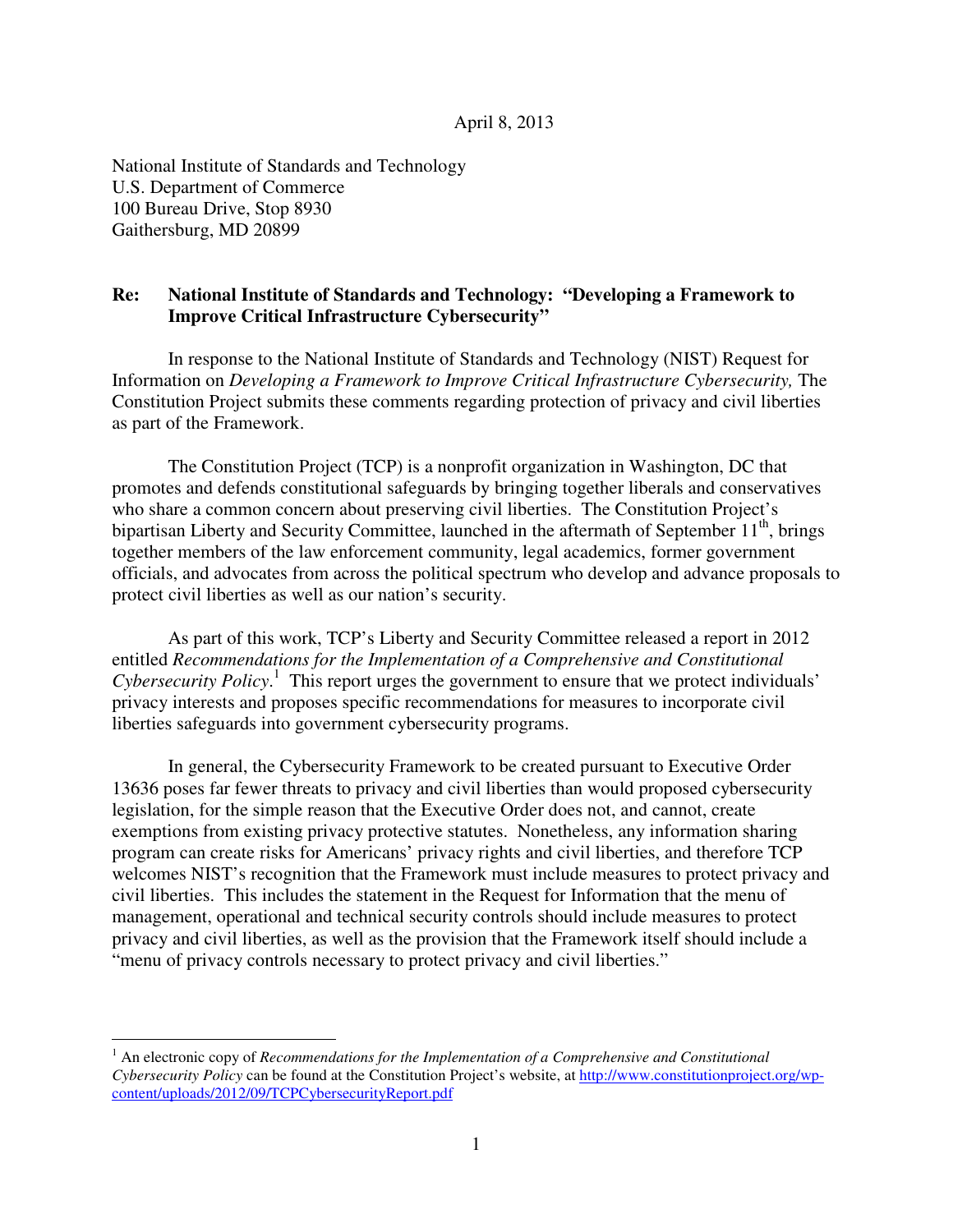questions regarding current risk management practices and those regarding current use of frameworks and guidelines for industry are beyond the scope of TCP's cybersecurity report and the issues addressed by TCP's Liberty and Security Committee. Based upon TCP's Liberty and Security Committee's cybersecurity report, the comments below address NIST's questions regarding the risks that industry practices pose to privacy and civil liberties. NIST proposed numerous specific questions in its Request for Information. The

 specific industry practices and about how to manage such risks, TCP submits the following In response to NIST's questions about the risks to privacy and civil liberties created by recommendations:

 **Follow Fair Information Practice Principles**: Executive Order 13636 provides that in implementing the order, federal agencies should follow the Fair Information Practice Principles (FIPPs). This commendable requirement should also be applied to the development of the Framework itself. The risks to privacy and civil liberties posed by the practices set forth in the final Framework should be assessed and mitigated following the FIPPs. In particular, the Framework should incorporate measures to promote data minimization, use limitations for private information, protections for data integrity, and accountability and auditing requirements.

 **Minimize Sharing of Private Information**: Although the Framework and the information sharing program created under the Executive Order are voluntary for private industry, the Framework should include provisions to encourage private businesses to minimize the review and sharing of personally identifiable information (PII) and the content of private communications. This should include a provision stating that when companies share cyber threat information with each other or with the government, they should make "reasonable efforts" to remove PII and private information that is unrelated to the cyber threat. The Framework's guidance on best practices should include methods for achieving such minimization of PII and the content of private communications, including guidance on possible automated processes.

 **Limit Data Retention:** The Framework should provide that when data collected for cybersecurity purposes includes PII or the content of private communications, there should be strict time limits for data retention. PII and the content of private communications that are not relevant to any cyber threat should be purged promptly.

Limit the Uses of Private Information: To the extent that the Framework provides for or encourages private companies to share cyber threat information with the government, the program should strictly limit the uses of such shared private information to cybersecurity purposes, including the investigation and prosecution of cybersecurity crimes. Government should not be permitted to use cyber threat information containing PII or the content of private communications for purposes beyond cybersecurity. Information collected for cybersecurity purposes should not be shared with law enforcement officials for non-cybersecurity purposes or relied upon as evidence of a non-cyber crime, unless law enforcement first obtains a warrant based on a showing of probable cause.